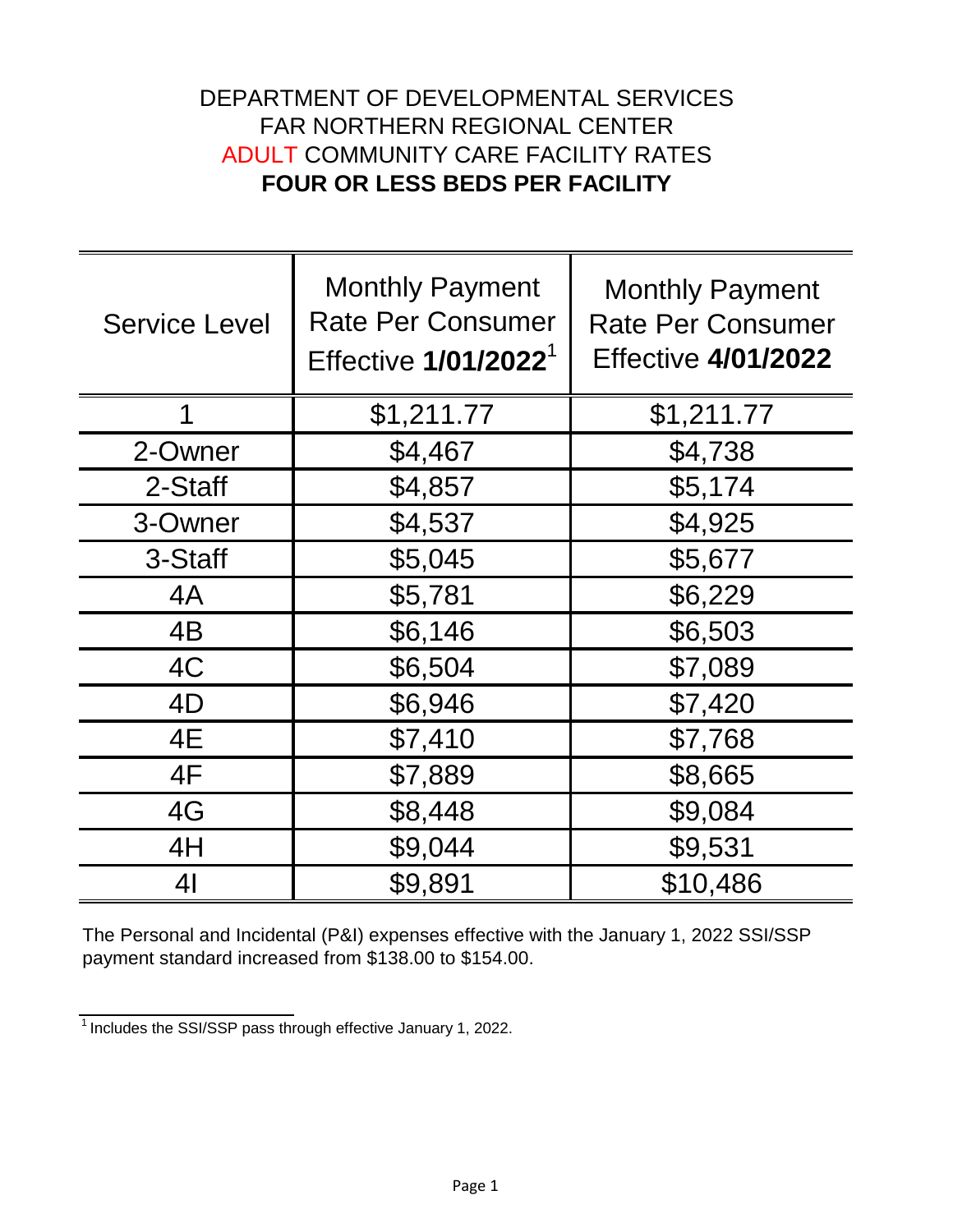## DEPARTMENT OF DEVELOPMENTAL SERVICES FAR NORTHERN REGIONAL CENTER ADULT COMMUNITY CARE FACILITY RATES **FIVE OR SIX BEDS PER FACILITY**

| <b>Service Level</b> | <b>Monthly Payment</b><br><b>Rate Per Consumer</b><br>Effective 1/01/2022 <sup>1</sup> | <b>Monthly Payment</b><br><b>Rate Per Consumer</b><br><b>Effective 4/01/2022</b> |
|----------------------|----------------------------------------------------------------------------------------|----------------------------------------------------------------------------------|
| 1                    | \$1,211.77                                                                             | \$1,211.77                                                                       |
| 2-Owner              | \$3,095                                                                                | \$3,437                                                                          |
| 2-Staff              | \$3,377                                                                                | \$3,752                                                                          |
| 3-Owner              | \$3,696                                                                                | \$4,214                                                                          |
| 3-Staff              | \$4,060                                                                                | \$4,754                                                                          |
| 4A                   | \$4,645                                                                                | \$5,193                                                                          |
| 4B                   | \$4,985                                                                                | \$5,448                                                                          |
| 4C                   | \$5,324                                                                                | \$6,046                                                                          |
| 4D                   | \$5,720                                                                                | \$6,343                                                                          |
| 4E                   | \$6,163                                                                                | \$6,675                                                                          |
| 4F                   | \$6,612                                                                                | \$7,553                                                                          |
| 4G                   | \$7,120                                                                                | \$7,934                                                                          |
| 4H                   | \$7,682                                                                                | \$8,355                                                                          |
| 41                   | \$8,476                                                                                | \$9,299                                                                          |

The Personal and Incidental (P&I) expenses effective with the January 1, 2022 SSI/SSP payment standard increased from \$138.00 to \$154.00.

 $\frac{1}{1}$  Includes the SSI/SSP pass through effective January 1, 2022.